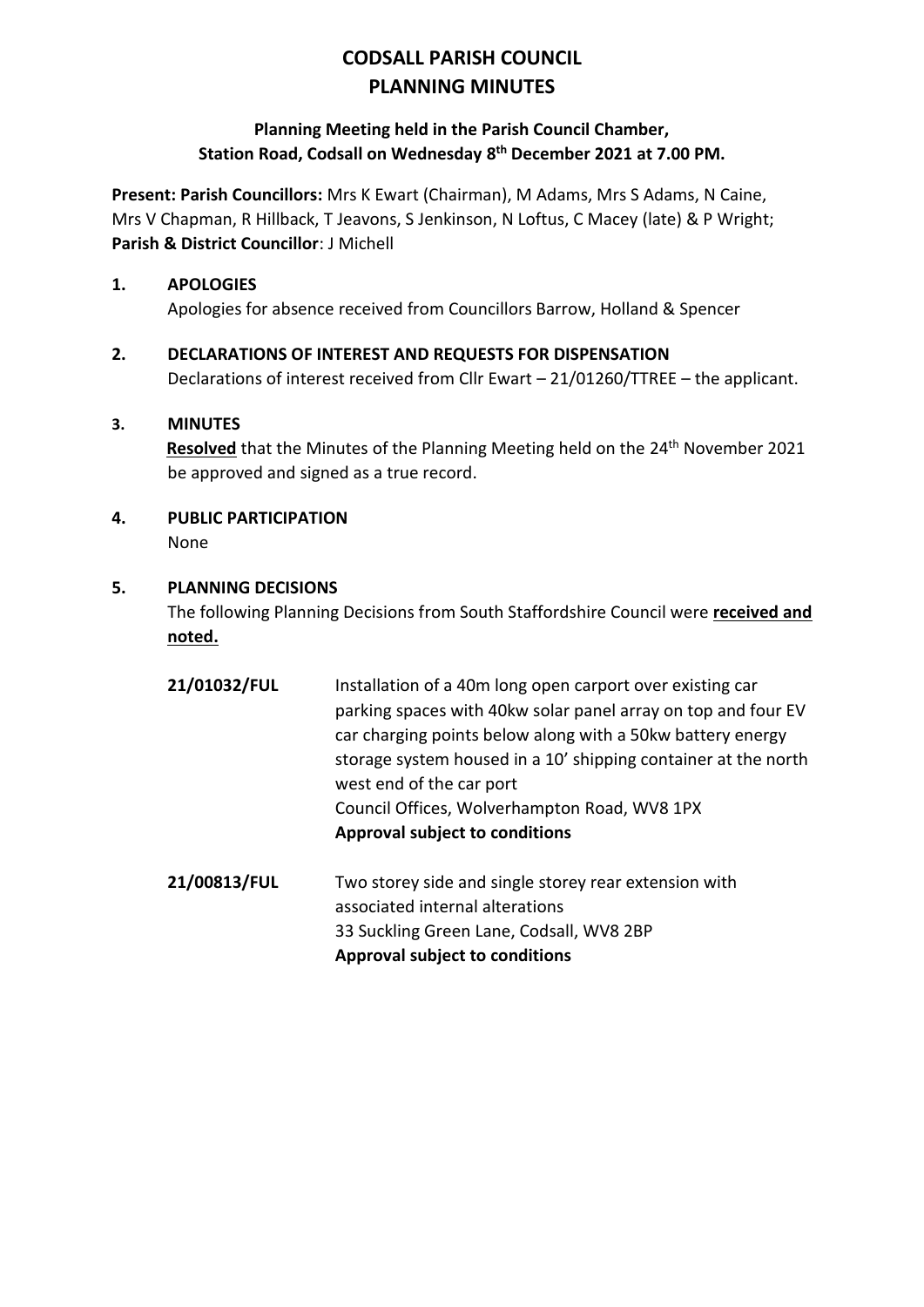#### **6. PLANNING APPLICATIONS**

**Resolved** that the following recommendations be made to South Staffordshire Council:

| 21/01156/TTREE | TPO no. $33/1970 - 2x$ Fagus spp. (Beech) – fell<br>2 Queens Gardens, Codsall, WV8 2EP<br>Councillors would like to defer the recommendation on this<br>application to South Staffordshire Council's Arboricultural<br>Officer.<br>If the application is approved to fell, Councillors request that<br>2 replacement sapling trees be planted within<br>South Staffordshire possibly a Black Poplar. |
|----------------|------------------------------------------------------------------------------------------------------------------------------------------------------------------------------------------------------------------------------------------------------------------------------------------------------------------------------------------------------------------------------------------------------|
| 21/01212/FUL   | Proposed single storey rear extension and loft conversion<br>10 Birches Avenue, Codsall, WV8 2JG<br>Approval on the condition that the Planning Officers give<br>careful consideration to the loss of any natural daylight to<br>neighbouring properties                                                                                                                                             |
| 21/01226/FUL   | Proposed two storey side extension and single storey front and<br>porch extension<br>5 Birches Avenue, Codsall, WV8 2JG                                                                                                                                                                                                                                                                              |

#### **Refusal on the following grounds**

- **Concerns with the design proposed**
- **Out of character with the street scene**
- **21/01234/FUL** Proposed single storey side extension and first floor extension 45 Oaken Lanes, Codsall, WV8 2AN **Approval**

*In accordance to Standing Order v.2iii The Chairman requested that agenda item 6 – 21/01260/TTREE be moved to the end of the meeting, Councillors resolved approval for the item to be moved.*

| 21/01260/TREE | Notification to carry out tree works within the conservation<br>area. Proposal: $2 \times$ Prunus spp. (Cherry) – 30% crown reduction<br>Damson Rest, Church Lane, WV8 1EF<br>Councillors would like to defer the recommendation on this<br>application to South Staffordshire Council's Arboricultural<br>Officer. |
|---------------|---------------------------------------------------------------------------------------------------------------------------------------------------------------------------------------------------------------------------------------------------------------------------------------------------------------------|
| 21/01286/COU  | Change of use from a Café to Chiropodist, classification E, for<br>the small designated Café space within Codsall Community<br>Hub's new build extension, adjacent to the Library<br>Council Offices, W-ton Road, WV8 1PX<br><b>Approval</b>                                                                        |